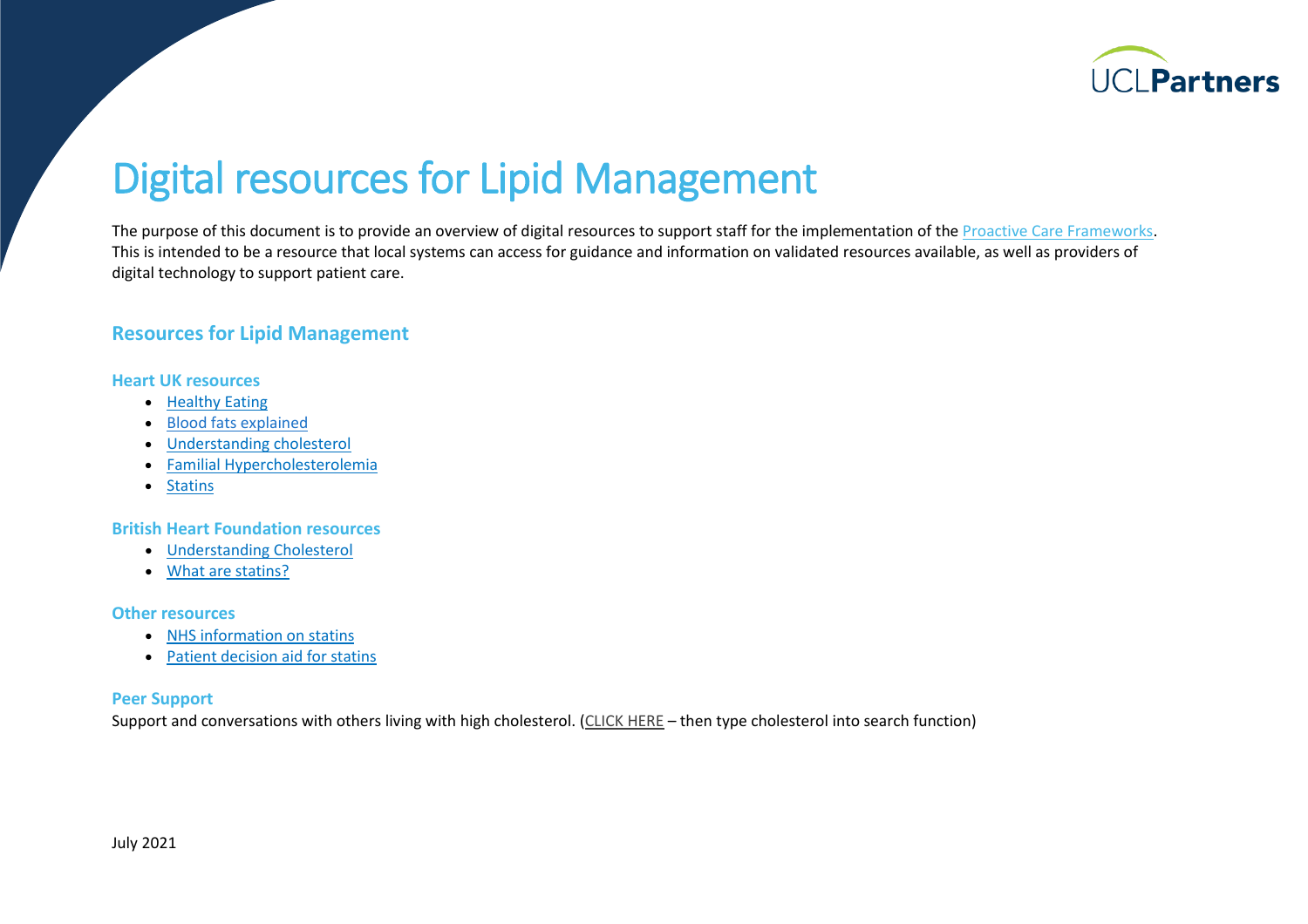

# **Health and wellbeing resources**

#### **Diet:**

• ['One You'](http://www.nhs.uk/oneyou/for-your-body/eat-better/) resources providing information and recipes for easy ways to eat better.

#### **Exercise:**

- '[One](http://www.nhs.uk/oneyou/for-your-body/move-more/) You' resources for moving more.
- [iPrescribe app](http://www.nhs.uk/apps-library/iprescribe-exercise/) offers a tailored exercise plan by creating a 12-week exercise plan based on health information entered by the user.
- [Getting active around the home:](https://weareundefeatable.co.uk/) tips, advice and guidance on how to keep or get active in and around the home from Sport England.
- [Dance to health:](http://www.dancetohealth.org/Online_Session/Online_Sessions) Online dance programme especially tailored to people over 55 years old.

## **Smoking cessation**:

• [NHS UK](http://www.nhs.uk/oneyou/for-your-body/quit-smoking/) on stop smoking aids, tools and practical tips.

#### **Alcohol:**

- [Heart UK](https://www.heartuk.org.uk/low-cholesterol-foods/alcohol) resources on cutting down on alcohol.
- ['One You'](https://www.nhs.uk/oneyou/for-your-body/drink-less/) guidance for drinking less.

#### **Mental Wellbeing**:

• [NHS UK,](https://www.nhs.uk/every-mind-matters/) every mind matters.